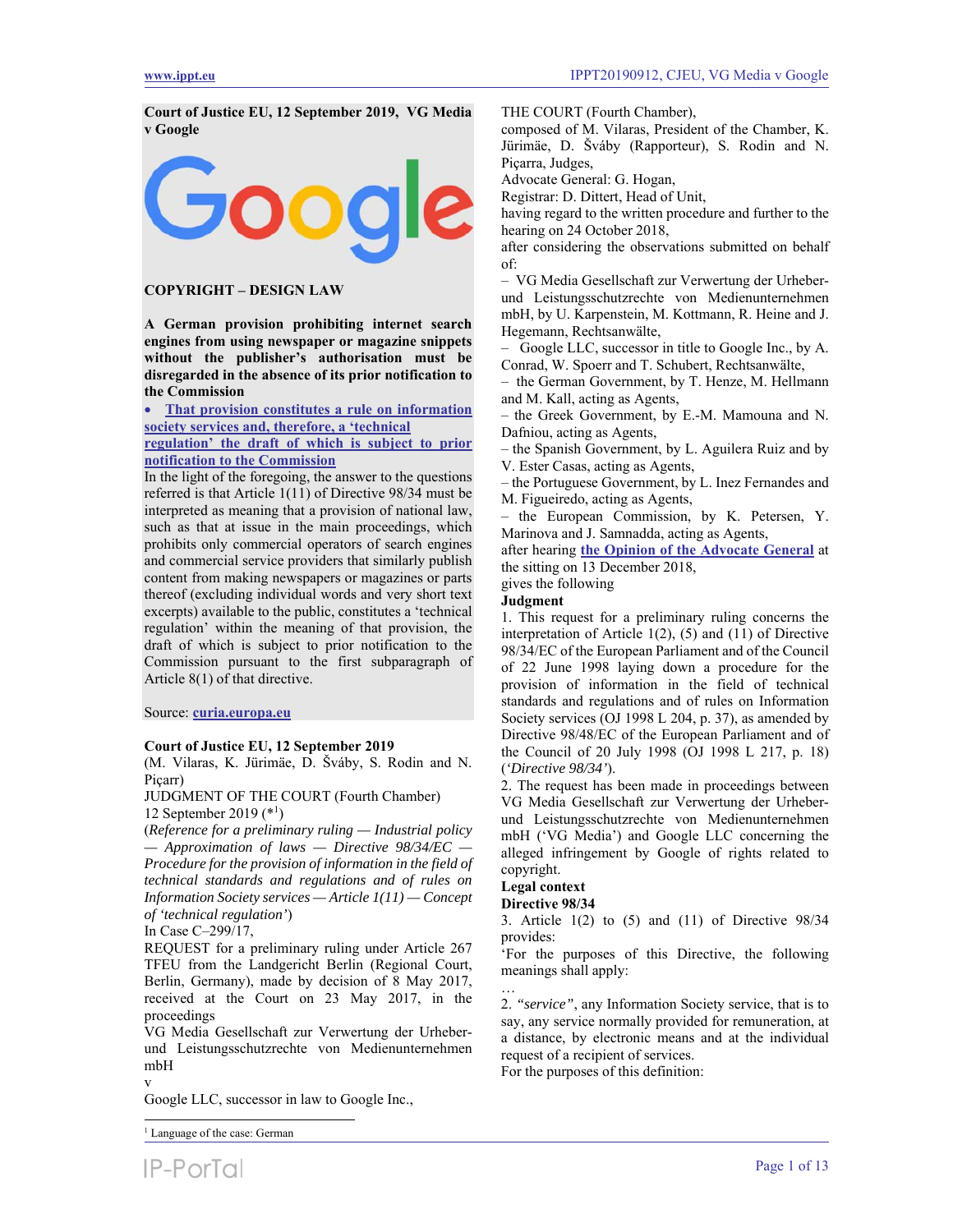…

– *"at a distance"* means that the service is provided without the parties being simultaneously present,

– *"by electronic means"* means that the service is sent initially and received at its destination by means of electronic equipment for the processing (including digital compression) and storage of data, and entirely transmitted, conveyed and received by wire, by radio, by optical means or by other electromagnetic means,

– *"at the individual request of a recipient of services"* means that the service is provided through the transmission of data on individual request.

An indicative list of services not covered by this definition is set out in Annex V.

3. *"technical specification",* a specification contained in a document which lays down the characteristics required of a product such as levels of quality, performance, safety or dimensions, including the requirements applicable to the product as regards the name under which the product is sold, terminology, symbols, testing and test methods, packaging, marking or labelling and conformity assessment procedures.

The term *"technical specification"* also covers production methods and processes used in respect of agricultural products as referred to Article 38(1) of the Treaty, products intended for human and animal consumption, and medicinal products as defined in Article 1 of Directive 65/65/EEC …, as well as production methods and processes relating to other products, where these have an effect on their characteristics;

4. *"other requirements"*, a requirement, other than a technical specification, imposed on a product for the purpose of protecting, in particular, consumers or the environment, and which affects its life cycle after it has been placed on the market, such as conditions of use, recycling, reuse or disposal, where such conditions can significantly influence the composition or nature of the product or its marketing;

5. *"rule on services",* requirement of a general nature relating to the taking-up and pursuit of service activities within the meaning of point 2, in particular provisions concerning the service provider, the services and the recipient of services, excluding any rules which are not specifically aimed at the services defined in that point.

For the purposes of this definition:

…

…

– a rule shall be considered to be specifically aimed at Information Society services where, having regard to its statement of reasons and its operative part, the specific aim and object of all or some of its individual provisions is to regulate such services in an explicit and targeted manner,

– a rule shall not be considered to be specifically aimed at Information Society services if it affects such services only in an implicit or incidental manner.

11. *"technical regulation"*, technical specifications and other requirements or rules on services, including the relevant administrative provisions, the observance of which is compulsory, de jure or de facto, in the case of

marketing, provision of a service, establishment of a service operator or use in a Member State or a major part thereof, as well as laws, regulations or administrative provisions of Member States, except those provided for in Article 10, prohibiting the manufacture, importation, marketing or use of a product or prohibiting the provision or use of a service, or establishment as a service provider.

De facto technical regulations include:

laws, regulations or administrative provisions of a Member State which refer either to technical specifications or to other requirements or to rules on services, or to professional codes or codes of practice which in turn refer to technical specifications or to other requirements or to rules on services, compliance with which confers a presumption of conformity with the obligations imposed by the aforementioned laws, regulations or administrative provisions,

voluntary agreements to which a public authority is a contracting party and which provide, in the general interest, for compliance with technical specifications or other requirements or rules on services, excluding public procurement tender specifications,

– technical specifications or other requirements or rules on services which are linked to fiscal or financial measures affecting the consumption of products or services by encouraging compliance with such technical specifications or other requirements or rules on services; technical specifications or other requirements or rules on services linked to national social security systems are not included.

This comprises technical regulations imposed by the authorities designated by the Member States and appearing on a list to be drawn up by the [European] Commission before 5 August 1999, in the framework of the Committee referred to in Article 5.

The same procedure shall be used for amending this list.' 4. The first subparagraph of Article 8(1) of that directive provides:

*'Subject to Article 10, Member States shall immediately communicate to the Commission any draft technical regulation, except where it merely transposes the full text of an international or European standard, in which case information regarding the relevant standard shall suffice; they shall also let the Commission have a statement of the grounds which make the enactment of such a technical regulation necessary, where these have not already been made clear in the draft.'* 

5. Directive 98/34 was repealed by Directive (EU) 2015/1535 of the European Parliament and of the Council of 9 September 2015 laying down a procedure for the provision of information in the field of technical regulations and of rules on Information Society services (OJ 2015 L 241, p. 1), which came into force on 7 October 2015 which was subsequent to the events at issue in the main proceedings.

#### **German law**

6. By the achtes Gesetz zur Änderung des Urheberrechtsgesetzes (Eight Law amending the Law on copyright) of 7 May 2013 (BGBl. 2013 I, p. 1161), Section 7 headed *'Protection of publishers of*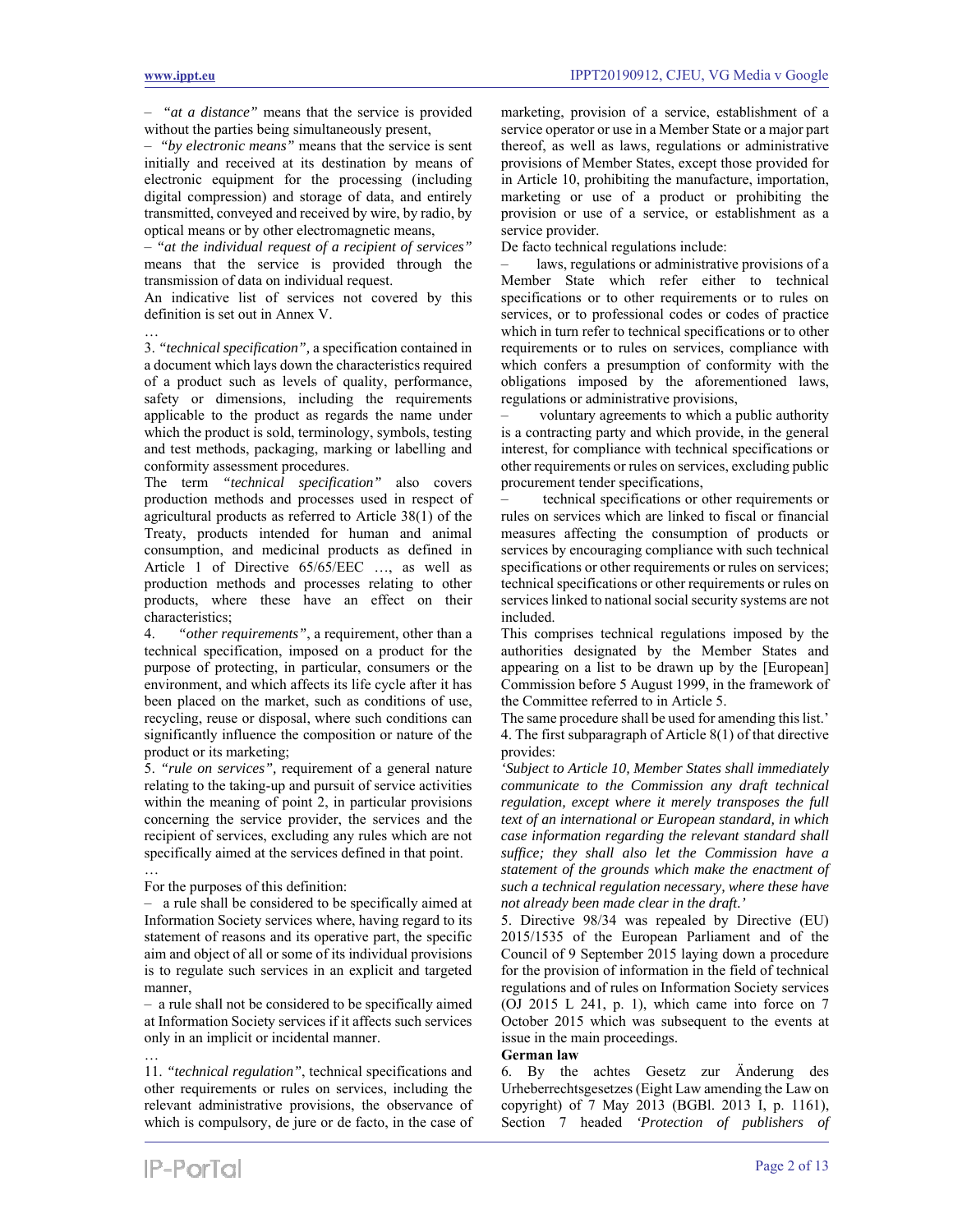*newspapers and magazines'*, concerning rights related to publishers of newspapers and magazines, was inserted, with effect from 1 August 2013, in Part 2 of the Gesetz über Urheberrecht und verwandte Schutzrechte (Law on copyright and related rights, 'the UrhG'). Section 7 contains the following three paragraphs.

7. Paragraph 87f of the UrhG entitled 'Publishers of newspapers and magazines' provides:

*'1. The publishers of newspapers and magazines shall have the exclusive right to make the newspaper or magazine or parts thereof available to the public for commercial purposes, unless it consists of individual words or very short text excerpts. Where the newspaper or magazine has been produced within a company, the owner of the company shall be the publisher.* 

*2. A newspaper or magazine is defined as the editorial and technical preparation of journalistic contributions which are compiled and published periodically on any media under one title, which, following an assessment of the overall circumstances, is to be regarded as largely typical for the publishing house and the overwhelming majority of which does not serve self-advertising purposes. Journalistic contributions are, more specifically, articles and illustrations which serve to disseminate information, form opinions or entertain.'* 

8. Paragraph 87g of the UrhG, entitled *'Transferability, expiry of and limitations on the right',* is worded as follows:

*'1. The right of publishers of newspapers and magazines referred to in Paragraph 87f(1), first sentence, shall be transferable. Paragraphs 31 and 33 shall apply mutatis mutandis.* 

*2. The right shall expire one year after publication of the newspaper or magazine.* 

*3. The right of publishers of newspapers and magazines may not be asserted to the detriment of the author or the holder of a right related to copyright whose work or subject matter protected under the present legislation is contained in the newspaper or magazine.* 

*4. It shall be permissible to make the newspaper or magazine or parts thereof available to the public unless this is done by commercial operators of search engines or commercial operators of services that similarly publish content. Moreover, the provisions of Section 6 of Part 1 shall apply mutatis mutandis.'* 

9. Paragraph 87h of the UrhG entitled *'Right of participation of the author'* provides:

*'The author shall be entitled to an equitable share of the remuneration.'* 

 The dispute in the main proceedings and the questions referred for a preliminary ruling

10. VG Media is a collective management organisation, authorised in Germany, that defends copyright and rights related to copyright of television channels and private radio stations, as well as rights to digital editorial content. Against this background, VG Media concludes with rights holders the *'administration agreement for television, radio and publishers',* in which those rights holders grant it, for exclusive administration, their current rights as well as those accruing to them during

the term of the agreement, in respect of the newspapers or magazines produced by them.

11. Google operates several internet search engines including, in particular, the search engine of the same name, together with an automated news site (*'Google News'*). On the *'Google'* search engine, after the search term has been entered and the search function has been initiated, a short text or text excerpt (*'the Snippet'*) appears with a thumbnail image that is intended to enable users to gauge the relevance of the displayed website in the light of the information they are looking for. As regards the news site *'Google News'*, it displays news from a limited number of news sources in a format akin to that of a magazine. The information on that site is collected by computers by means of an algorithm using a large number of sources of information. On that site, *'the Snippet'* appears in the form of a short summary of the article from the website concerned, often containing the introductory sentences of that article.

12. In addition, Google publishes, by means of its online services, third-party advertisements on its own websites and on third party websites for a fee.

13. VG Media brought an action for damages against Google before the referring court in which it disputes, in essence, the use by Google, since 1 August 2013, of text excerpts, images and animated images produced by its members, without paying a fee in return for displaying search results and news summaries.

14. The referring court seeks to ascertain whether Paragraphs 87f and 87g of the UrhG are applicable to the dispute in the main proceedings. That court seeks guidance on whether those provisions, arising from the amendment, with effect from 1 August 2013, to the UrhG, should have been notified to the Commission during their drafting stage as foreseen in the first subparagraph of Article 8(1) of Directive 98/34. In that connection, the referring court relies on the case-law of the Court according to which the provisions adopted in breach of the duty of notification under that provision are inapplicable and are, therefore, unenforceable against individuals.

15. In those circumstances, the Landgericht Berlin (Regional Court, Berlin, Germany) decided to stay the proceedings and to refer the following questions to the Court of Justice for a preliminary ruling:

*'(1) Does a national rule which prohibits only commercial operators of search engines and commercial service providers which edit content, but not other users, including commercial users, from making press products or parts thereof (excluding individual words and very short text excerpts) available to the public constitute, under Article 1(2) and (5) of [Directive 98/34], a rule which is not specifically aimed at the services defined in [Article 1(2)],* 

*and, if that is not the case,* 

*(2) does a national rule which prohibits only commercial operators of search engines and commercial service providers which edit content, but not other users, including commercial users, from making press products or parts thereof (excluding individual words*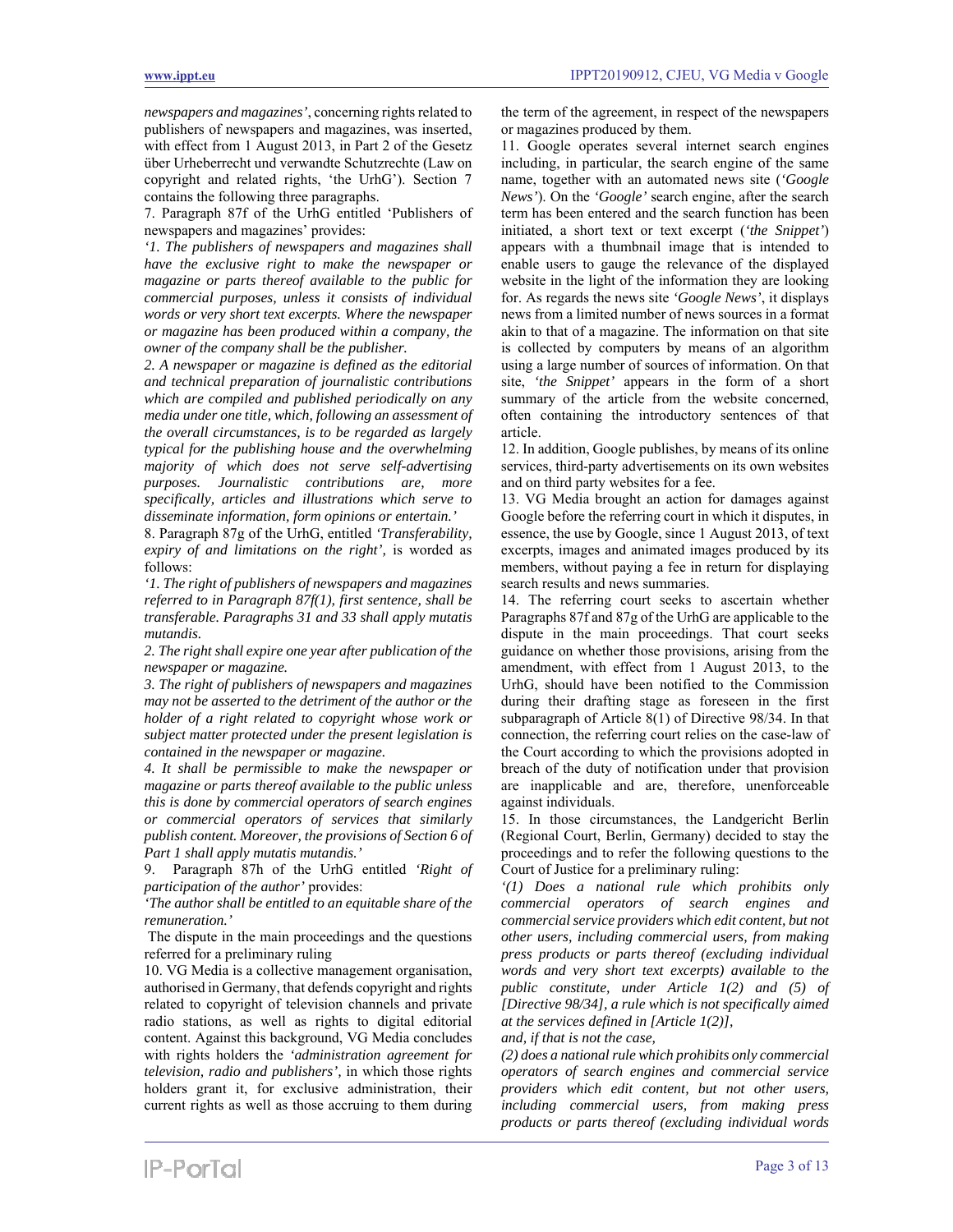*and very short text excerpts) available to the public constitute a technical regulation within the meaning of Article 1(11) of [Directive 98/34], namely a compulsory rule on the provision of a service?'* 

The request to have the oral procedure reopened

16. Following the delivery of the Opinion of the Advocate General, VG Media, by documents lodged at the Court Registry on 16 January and 18 February 2019, applied for the oral procedure to be reopened.

17. In support of its request, VG Media claims, in essence, first, that the Advocate General, in particular in points 34 and 38 of his Opinion, made incorrect assessments of the national provisions at issue in the main proceedings and relied on facts that required a more detailed discussion. Secondly, VG Media claims that the political agreement between the European Parliament, the Council of the European Union and the Commission, which preceded the adoption of Directive (EU) 2019/790 of the European Parliament and of the Council of 17 April 2019 in the Digital Single Market and amending Directives 96/9/EC and 2001/29/EC (OJ 2019 L 130, p. 92), must be taken into account by the Court of Justice for the purpose of the answers to the questions referred for a preliminary ruling.

18. Pursuant to Article 83 of its Rules of Procedure, the Court may at any time, after hearing the Advocate General, order the oral part of the procedure to be reopened, in particular if it considers that it lacks sufficient information or where a party has, after the close of that part of the procedure, submitted a new fact which is of such a nature as to be a decisive factor for the decision of the Court, or where the case must be decided on the basis of an argument which has not been debated between the parties or the interested persons referred to in Article 23 of the Statute of the Court of Justice of the European Union.

19. In that regard, it should be noted that, in his Opinion, the Advocate General relied on the matters of fact and of law as submitted to the Court by the referring court. In proceedings under Article 267 TFEU, which are based on a clear division of responsibilities between the national courts and the Court of Justice, the national court alone has jurisdiction to find and assess the facts in the case before it and to interpret and apply national

law (judgment of 26 April 2017, Farkas, C‑564/15, EU:C:2017:302, paragraph 37 and the case-law cited).

20. Moreover, it is apparent from the documents before the Court that the facts of the case in the main proceedings predate the entry into force of Directive 2019/790, which is therefore not applicable ratione temporis to the dispute in the main proceedings.

21. Accordingly, the Court considers that it has all the information necessary to rule on the request for a preliminary ruling and that none of the evidence relied on by VG Media in support of its request justifies the reopening of the oral part of the procedure, in accordance with Article 83 of the Rules of Procedure. 22. In those circumstances, the Court, after hearing the

Advocate General, considers that there is no need to order that the oral part of the procedure be reopened.  **Consideration of the questions referred** 

23. It should be observed as a preliminary point that, according to settled case-law, in the procedure laid down by Article 267 TFEU, providing for cooperation between national courts and the Court of Justice, it is for the latter to provide the referring court with an answer which will be of use to it and enable it to determine the case before it. To that end, the Court may have to reformulate the questions referred to it. Further, the Court may decide to take into consideration rules of EU law to which the national court has made no reference in the wording of its question (judgment of 1 February

2017, Município de Palmela, C‑144/16, EU:C:2017:76, paragraph 20 and the case-law cited).

24. In the present case, by its two questions, which it is appropriate to examine together, the referring court asks, in essence, whether Article 1(11) of Directive 98/34 must be interpreted as meaning that a provision of national law, such as that at issue in the main proceedings, which prohibits only commercial operators of search engines and commercial service providers that similarly publish content from making newspapers or magazines or parts thereof (excluding individual words and very short text excerpts) available to the public, constitutes a *'technical regulation'* within the meaning of that provision, the draft of which is subject to prior notification to the Commission pursuant to the first subparagraph of Article 8(1) of that directive.

25. It should be recalled that the concept of a *'technical regulation'* extends to four categories of measures, namely, (i) the *'technical specification',* within the meaning of Article 1(3) of Directive 98/34; (ii) *'other requirements'*, as defined in Article 1(4) of that directive; (iii) the *'rule on services'*, covered in Article 1(5), of that directive, and (iv) the *'laws, regulations or administrative provisions of Member States prohibiting the manufacture, importation, marketing or use of a product or prohibiting the provision or use of a service, or establishment as a service provider',* under Article 1(11) of that directive (judgment of 26 September, Van

Gennip and Others, C-137/17, EU:C:2018:771, paragraph 37 and the case-law cited).

26. In that connection, it must be stated that in order for a national measure to fall within the first category of technical regulations that is referred to in Article 1(3) of Directive 98/34, that is to say, within the concept of *'technical specification',* that measure must necessarily refer to the product or its packaging as such and thus lay down one of the characteristics required of a product

(judgment of 19 July 2012, Fortuna and Others, C‑

213/11, C‑214/11 and C‑217/11, EU:C:2012:495, paragraph 28 and the case-law cited). Moreover, the concept of *'other requirements'* within the meaning of Article 1(4) of that directive concerns the life cycle of a product after it has been placed on the market (judgment

of 4 February 2016, Ince, C‑336/14, EU:C:2016:72, paragraph 72).

27. In the present case, the national provision at issue in the main proceedings does not fall within the first and second categories of measures mentioned in paragraph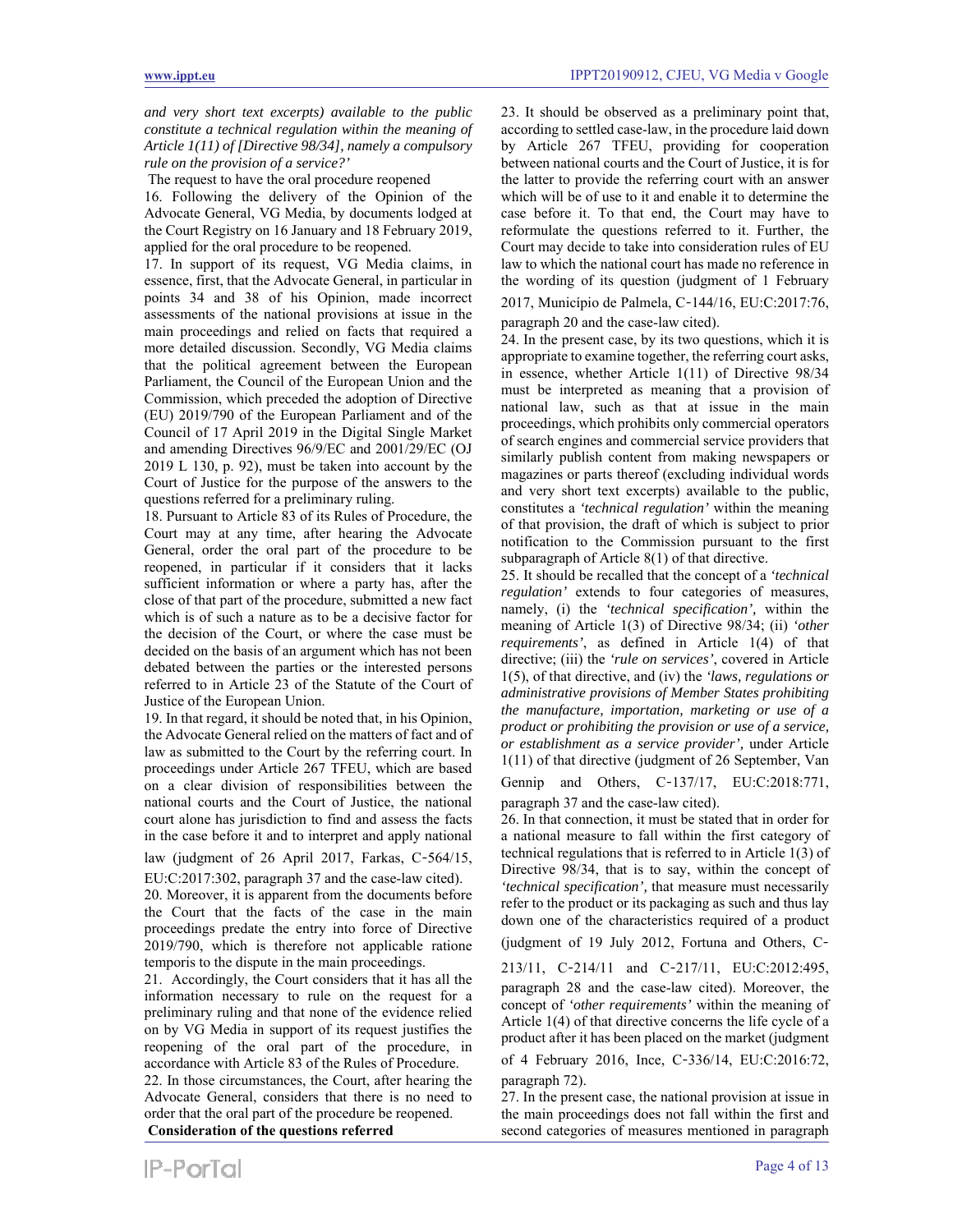25 of the present judgment. That provision does not refer to products themselves, in this case newspapers or magazines, but, as the Advocate General observed in point 22 of his Opinion, to the prohibition on commercial operators of internet search engines or commercial service providers that similarly publish content from making newspapers or magazines available to the public.

28. As regards the question whether the national provision at issue in the main proceedings is a *'rule on services',* within the meaning of Article 1(5) of Directive 98/34, it must first be recalled that, under Article 1(2) of that directive, a *'service'* is defined as *'any Information Society service, that is to say, any service normally provided for remuneration, at a distance, by electronic means and at the individual request of a recipient of services'.* 

29. In that regard, it is apparent from the order for reference and from the wording of the first question that the referring court takes the view that the national provision at issue in the main proceedings is a *'rule on services'*, without explaining its reasoning. It merely states that search engine providers supply — at a distance, by electronic means and at the individual request of the recipient of services, who initiates the search after entering a search term — an information society service within the meaning of Article 1(2) of that directive.

30. As regards the services provided by commercial operators of internet search engines, there is in fact no doubt that they constitute such services. By contrast, that is not necessarily the case for services provided by commercial service providers that similarly publish content. As the Commission points out, the similar publication of the contents of newspapers or magazines can be done other than via the internet or by means of electronic communications, such as, for example, on paper.

31. Next, in order to determine whether a rule can be classified as a *'rule on services',* the definition in Article 1(5) of Directive 98/34 requires that rule to be *'specifically'* aimed at information society services.

32. In that regard it should be noted that under the first indent of Article 1(5) of that directive, a rule shall be considered as specifically aimed at information society services having regard to both its statement of reasons and its operative part. Under that same provision, moreover, it is not required that *'the specific aim and object'* of all of the rule in question be to regulate information society services, as it is sufficient that the rule pursue that aim or object in some of its provisions (judgment of 20 December 2017, Falbert and Others, C

### ‑255/16, EU:C:2017:983, paragraph 32).

33. In addition, even where it is not apparent solely from the wording of a national rule that it is aimed, at least in part, at regulating information society services specifically, that object may nevertheless be gleaned quite readily from the stated reasons given for the rule, as they appear, in accordance with the relevant national rules of interpretation in that regard, inter alia from the travaux préparatoires for the rule (see, to that effect,

judgment of 20 December 2017, Falbert and Others, C-255/16, EU:C:2017:983, paragraph 33).

34. In the present case, first, it should be noted that Paragraph 87g(4) of the UrhG expressly refers, inter alia, to the commercial providers of search engines for which it is common ground that they provide services falling within the scope of Article 1(2) of Directive 98/34.

35. Secondly, it appears that the national rule at issue in the main proceedings has as its specific aim and object the regulation of information society services in an explicit and targeted manner.

36. Although the referring court does not provide any clear indications as to the specific aim and object of the national legislation at issue in the main proceedings, it is, however, apparent from the observations submitted by the German Government at the hearing before the Court that, initially, the amendment of the UrhG specifically concerned internet search engine providers. Moreover, the parties to the main proceedings and the Commission state, in their written observations, that the purpose of that legislation was to protect the legitimate interests of publishers of newspapers and magazines in the digital world. It appears, therefore, that the main aim and object of the national provision at issue in the main proceedings was to protect those publishers from copyright infringements by online search engines. In that context, protection appears to have been considered necessary only for systematic infringements of works of online publishers by information society service providers.

37. It is true that the prohibition on making newspapers or magazines available to the public, provided for in Paragraph  $87g(4)$  of the UrhG, relates not only to online service providers but also to offline service providers. However, it is apparent from recitals 7 and 8 of Directive 98/48, by which Directive 98/34 was amended, that the purpose of Directive 94/48 was to adapt existing national legislation to take account of new information society services and avoid restrictions on the freedom to provide services and freedom of establishment leading to *'refragmentation of the internal market'.* It would, however, run counter to that objective to exclude a rule, the aim and object of which is in all probability to regulate online services relating to newspapers or magazines, from classification as a rule specifically targeting such services within the meaning of Article 1(5) of Directive 98/34 on the sole ground that its wording not only refers to online services, but also to services provided offline (see, to that effect, judgment of

20 December 2017, Falbert and Others, C‑255/16, EU:C:2017:983, paragraphs 34 and 35).

38. Moreover, the fact that Paragraph 87g(4) of the UrhG forms part of national legislation on copyright or rights related to copyright is not such as to call that assessment into question. Technical rules on intellectual property are not expressly excluded from the scope of Article 1(5) of Directive 98/34, unlike those forming the subject matter of European legislation in the field of telecommunications services or financial services. In addition, it is apparent from the judgment of 8 November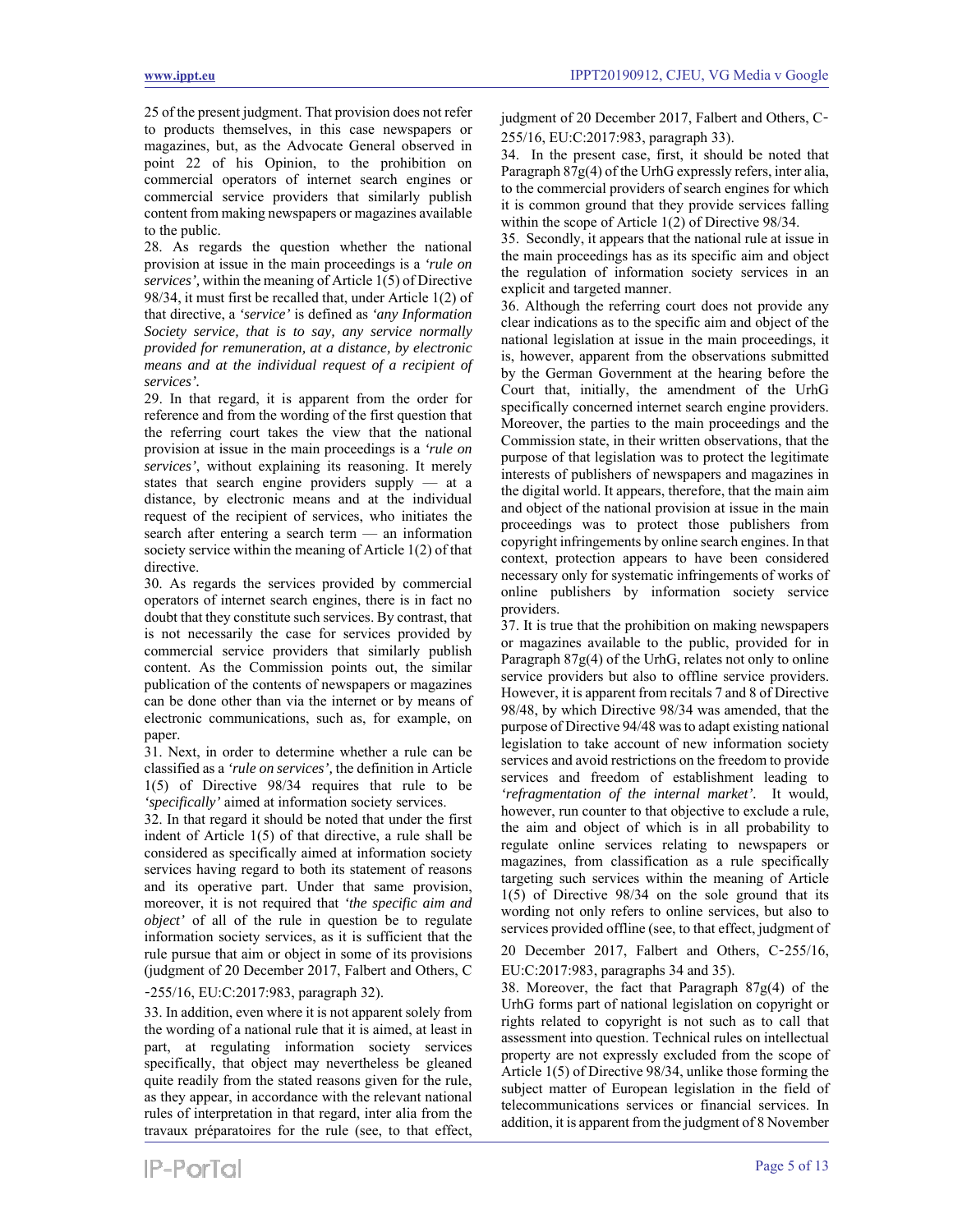2007, Schwibbert (C‑20/05, EU:C:2007:652) that provisions of national intellectual property legislation may constitute a *'technical regulation'* subject to notification pursuant to Article 8(1) of that directive.

39. In so far as a rule, such as that at issue in the main proceedings, is specifically aimed at information society services, the draft technical regulation must be subject to prior notification to the Commission pursuant to Article 8(1) of Directive 98/34. Failing that, according to settled case-law, the inapplicability of a technical regulation that has not been notified in accordance with that provision may be relied upon in proceedings between individuals (judgment of 27 October 2016, James Elliott

Construction, C‑613/14, EU:C:2016:821, paragraph 64 and the case-law cited).

40. In the light of the foregoing, the answer to the questions referred is that Article 1(11) of Directive 98/34 must be interpreted as meaning that a provision of national law, such as that at issue in the main proceedings, which prohibits only commercial operators of search engines and commercial service providers that similarly publish content from making newspapers or magazines or parts thereof (excluding individual words and very short text excerpts) available to the public, constitutes a *'technical regulation'* within the meaning of that provision, the draft of which is subject to prior notification to the Commission pursuant to the first subparagraph of Article 8(1) of that directive.

### **Costs**

41. Since these proceedings are, for the parties to the main proceedings, a step in the action pending before the national court, the decision on costs is a matter for that court. Costs incurred in submitting observations to the Court, other than the costs of those parties, are not recoverable.

On those grounds, the Court (Fourth Chamber) hereby rules:

**Article 1(11) of Directive 98/34/EC of the European Parliament and of the Council of 22 June 1998 laying down a procedure for the provision of information in the field of technical standards and regulations and of rules on Information Society services (as amended by Directive 98/48/EC of the European Parliament and of the Council of 20 July 1998), must be interpreted as meaning that a provision of national law, such as that at issue in the main proceedings, which prohibits only commercial operators of search engines and commercial service providers that similarly publish content from making newspapers or magazines or parts thereof (excluding individual words and very short text excerpts) available to the public, constitutes a** *'technical regulation'* **within the meaning of that provision, the draft of which is subject to prior notification to the Commission pursuant to the first subparagraph of Article 8(1) of Directive 98/34, as amended by Directive 98/48.**  [Signatures]

OPINION OF ADVOCATE GENERAL

#### **HOGAN**

delivered on 13 December 2018(1)

Case C‑299/17

VG Media Gesellschaft zur Verwertung der Urheberund Leistungsschutzrechte von Medienunternehmen mbH z

Google LLC, successor in law to Google Inc.

(Request for a preliminary ruling from the Landgericht Berlin (Regional Court, Berlin, Germany))

(Reference for a preliminary ruling — Approximation of laws — Directive 98/34/EC — Procedure for the provision of information in the field of technical regulations and of rules on Information Society Services — Obligation on Member States to notify the European Commission of all draft technical regulations — Inapplicability of rules classifiable as technical regulations not notified to the Commission — National rule which prohibits commercial operators of search engines and commercial service providers which edit content from making press products available to the public, a rule which is not specifically aimed at the services defined in that point — Technical regulation — Rule which is not specifically aimed at Information Society services)

1. Where a Member State introduces new provisions in its copyright law providing that the commercial operators of an internet search engine are not entitled without appropriate authorisation to provide excerpts (2) of certain text, images and video content provided by press publishers does this rule require notification to the European Commission in accordance with the requirements of Article 8(1) of Directive 98/34/EC of the European Parliament and of the Council of 22 June 1998 laying down a procedure for the provision of information in the field of technical standards and regulations and of rules on Information Society services, (3) as amended by Council Directive 2006/96/EC of 20 November 2006 adapting certain Directives in the field of free movement of goods, by reason of the accession of Bulgaria and Romania (4) (*'Directive 98/34'*)?

2. This, in essence, is the question presented by this reference for a preliminary ruling. It is accepted that the German law in question was not so notified to the Commission. It is also clear that, in the event that notification was so required by the provisions of Directive 98/34, the national court must decline to apply the national law in question even in proceedings involving private parties, pending such notification. (5) The fundamental question, therefore, is whether the provisions of Directive 98/34 apply to these new provisions of German copyright law.

3. The request for a reference has been made in proceedings before the Landgericht Berlin (Regional Court, Berlin, Germany) between VG Media Gesellschaft zur Verwertung der Urheber- und Leistungsschutzrechte von Medienunternehmen mbH ('VG Media'), a collective management organisation authorised under German law to manage copyright and rights related to copyright on behalf inter alia of press publishers, and Google LLC (*'Google'*), which operates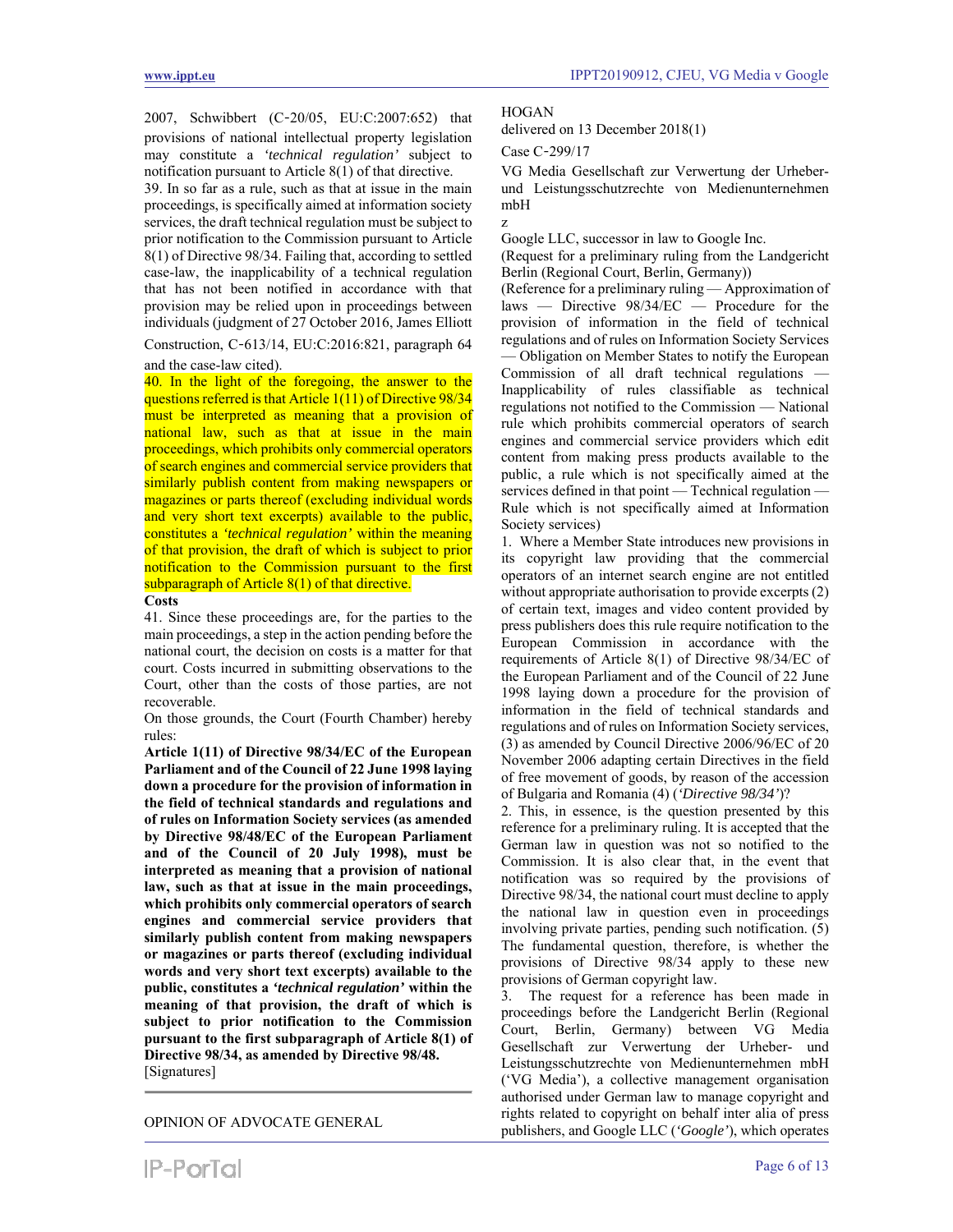the search engine Google search under the domains www.google.de and www.google.com and the Google News service, which can be accessed separately in Germany under news.google.de or news.google.com.

4. VG Media brought, on behalf of its members, an action for damages against Google in respect of the latter's use from 1 August 2013 onwards, for its own services, of text excerpts, images and videos from press and media content produced by VG Media's members without paying a fee.

5. On 1 August 2013, the Federal Republic of Germany introduced a right related to copyright for press publishers pursuant to Paragraphs 87f and 87h of the Urheberrechtsgesetz (Act on Copyright and Related Rights; *'the UrhG'*). Given that the draft legislation in question was not notified to the Commission under Article 8(1) of Directive 98/34 — and, as I have already observed, the penalty for failure to comply with that provision being the inapplicability of the national legislative provisions so that they may not be enforced against individuals in the event that there was no notification — the Landgericht Berlin (Regional Court, Berlin) has referred two questions to the Court in order to determine whether or not the provisions of the UrhG in question constitute in accordance with Article 1(5) of Directive 98/34 a *'rule on services'* and thus a requirement of a general nature relating to the taking-up and pursuit of Information Society services (6) rather than 'rules which are not specifically aimed at' those services. (7)

6. The referring Court has also asked for an interpretation of the terms *'technical regulation'* pursuant to Article 1(11) of that Directive. Before considering these questions, it is necessary first to set out the applicable law.

#### **I. Legal context**

…

…

#### A. European Union law

7. Article 1(2), (5) and (11) of Directive 98/34 provides: 'For the purposes of this Directive, the following meanings shall apply:

2. *"service"*, any Information Society service, that is to say, any service normally provided for remuneration, at a distance, by electronic means and at the individual request of a recipient of services.

… 5. *"rule on services"*, requirement of a general nature relating to the taking-up and pursuit of service activities within the meaning of point 2, in particular provisions concerning the service provider, the services and the recipient of services, excluding any rules which are not specifically aimed at the services defined in that point.

For the purposes of this definition:

– a rule shall be considered to be specifically aimed at Information Society services where, having regard to its statement of reasons and its operative part, the specific aim and object of all or some of its operative provisions is to regulate such services in an explicit and targeted manner,

– a rule shall not be considered to be specifically aimed at Information Society services if it affects such services only in an implicit or incidental manner;

… 11. *"technical regulation"*, technical specifications and other requirements or rules on services, including the relevant administrative provisions, the observance of which is compulsory, de jure or de facto, in the case of marketing, provision of a service, establishment of a service operator or use in a Member State or a major part thereof, as well as laws, regulations or administrative provisions of Member States, except those provided for in Article 10, prohibiting the manufacture, importation, marketing or use of a product or prohibiting the provision or use of a service, or establishment as a service provider.'

8. The first subparagraph of Article 8(1) of Directive 98/34 provides:

*'Subject to Article 10, Member States shall immediately communicate to the Commission any draft technical regulation, except where it merely transposes the full text of an international or European standard, in which case information regarding the relevant standard shall suffice; they shall also let the Commission have a statement of the grounds which make the enactment of such a technical regulation necessary, where these have not already been made clear in the draft.'* 

#### **B. National law**

9. Paragraph 87f of the UrhG entitled 'Publishers of newspapers and magazines' provides:

*'(1) The producer of a press product (publisher of newspapers and magazines) shall have the exclusive right to make the press product or parts thereof available to the public for commercial purposes, unless it consists of individual words or very short text excerpts. Where the press product has been produced within a company, the owner of the company shall be the producer.* 

*(2) A press product shall be the editorial and technical preparation of journalistic contributions in the context of a collection published periodically on any media under one title, which, following an assessment of the overall circumstances, can be regarded as largely typical for the publishing house and the overwhelming majority of which does not serve self-advertising purposes. Journalistic contributions are, more specifically, articles and illustrations which serve to disseminate information, form opinions or entertain.'* 

10. Paragraph 87g of the UrhG entitled *'transferability, duration of and limitations on the right'* provides:

*'(1) The right of the publisher of newspapers and magazines in accordance with paragraph 87f(1), first sentence, shall be transferable. Sections 31 and 33 shall apply mutatis mutandis.* 

*(2) The right shall expire one year after publication of the press product.* 

*(3) The right of the publisher of newspapers and magazines may not be asserted to the detriment of the author or the holder of a right related to copyright whose work or subject matter protected under this Act is contained in the press product.*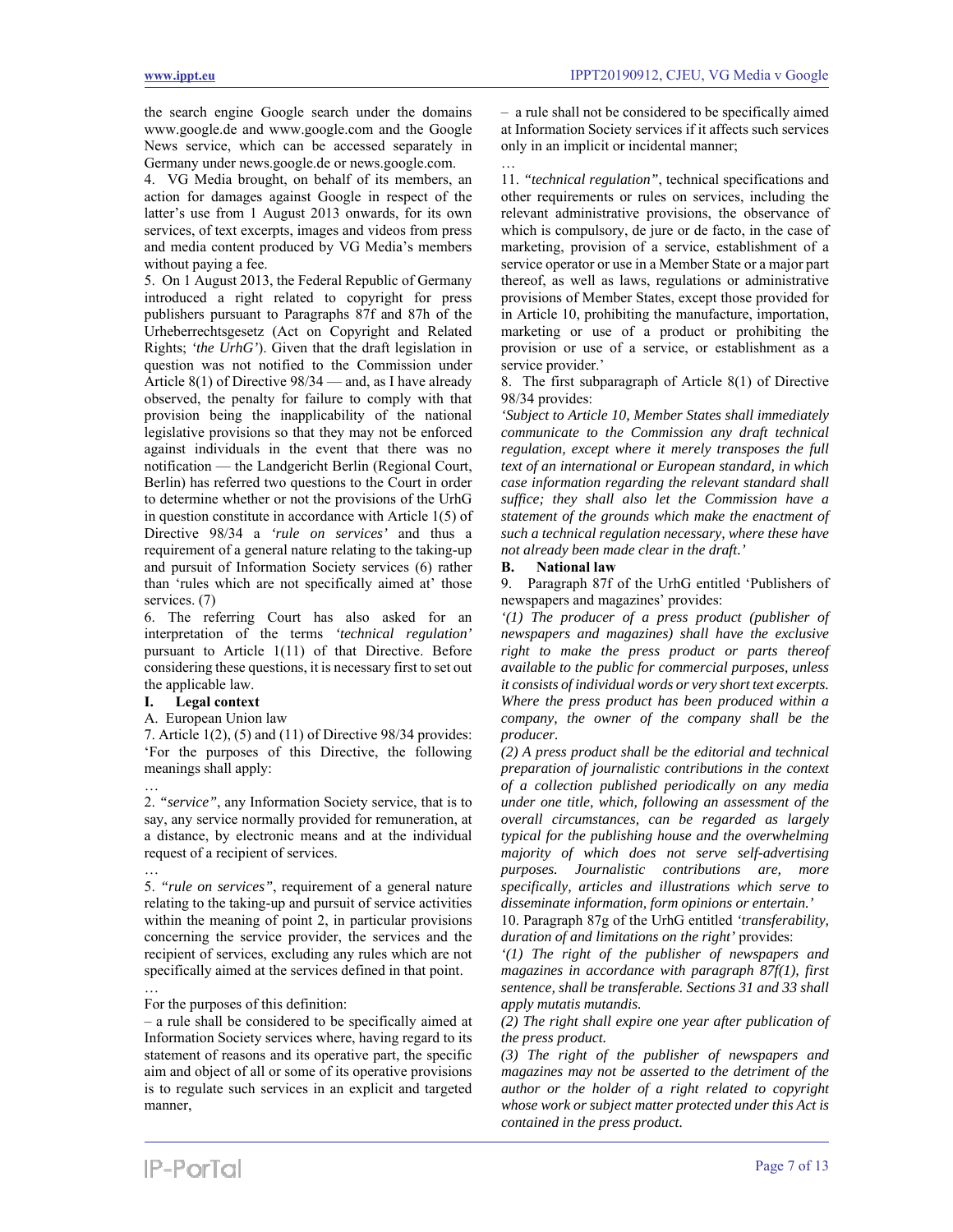*(4) It shall be permissible to make press products or parts thereof available to the public unless this is done by commercial operators of search engines or commercial operators of services which edit content accordingly. Moreover, the provisions of Chapter 6 of Part 1 shall apply mutatis mutandis.'* 

11. Paragraph 87h of the UrhG entitled *'Right of participation of the author'* provides:

*'The author shall be entitled to an equitable share of the remuneration.'* 

### **II. The main proceedings and the questions referred for a preliminary ruling**

12. VG Media concludes with rightholders the *'administration agreement for television, radio and publishers',* in which the rightholders grant it, for exclusive administration, the rights and claims (8) in respect of press products produced by them as referred to in Paragraph 87f(2) of the UrhG.

13. As indicated above, Google operates the well-known search engine for finding websites (Google search) under the domains www.google.de and www.google.com. After the search term has been entered and the search function has been initiated, a short text or text excerpt appears with a thumbnail image, which is intended to enable users to gauge the relevance of the displayed website for their specific need for information. It consists of a word combination from the displayed website formed from a number of words connected with the search term. The search engine also contains a menu which enables users to access further specialised search services, such as Google Image Search, Google Video Search and Google News Search (*'News'* on the menu). In addition, Google operates the Google News service, which can be accessed separately in Germany under news.google.de or news.google.com, in which it displays news from a limited number of news sources in magazine form. In such instances the extracts in question consist of a brief summary from the website, in many cases using the introductory sentences. Through its AdWords and AdSense services Google places thirdparty advertisements on its own websites and on thirdparty websites for a fee.

14. In its action before the referring court, VG Media objects to Google's use, for its own services, of text excerpts and images from content produced by its members, without paying a fee. The referring court considers that as VG Media's action before it is well founded, at least in part, the outcome of the proceedings before it depends on the extent to which Paragraphs 87f to 87g of the UrhG are applicable as they were not notified to the Commission in accordance Article 8(1) of Directive 98/34.

15. That court considers, in particular, that the outcome of the proceedings depends on whether Paragraph  $87g(4)$  of the UrhG (when read in conjunction with Paragraph 87f(1) of the UrhG) constitutes a requirement of a general nature according to Article 1(5) of Directive 98/34 relating to the pursuit of an Information Society service rather than rules not specifically aimed at such services.

16. In those circumstances, the Landgericht Berlin (Regional Court, Berlin) decided to stay the proceedings and to refer the following questions to the Court of Justice for a preliminary ruling:

*'(1) Does a national rule which prohibits only commercial operators of search engines and commercial service providers which edit content, but not other users, including commercial users, from making press products or parts thereof (excluding individual words and very short text excerpts) available to the public constitute, under Article 1(2) and (5) of Directive [98/34], a rule which is not specifically aimed at the services defined in that point,* 

#### *and, if that is not the case,*

*(2) does a national rule which prohibits only commercial operators of search engines and commercial service providers which edit content, but not other users, including commercial users, from making press products or parts thereof (excluding individual words and very short text excerpts) available to the public constitute a technical regulation within the meaning of Article 1(11) of Directive [98/34], namely a compulsory rule on the provision of a service'.* 

### **III. Analysis**

17. The two questions asked by the referring court together may conveniently be answered as one and I propose to adopt this course in this Opinion.

A. Whether the changes effected to the UrhG are capable of amounting to a 'technical regulation' within the meaning of Directive 98/34

18. The first question which calls for examination is whether a provision such as the changes effected to the UrhG is capable of being a *'technical regulation'* within the meaning of Directive 98/34.

19. It is clear that the concept of a 'technical regulation' extends to four categories of measures, namely, (i) the 'technical specification', within the meaning of Article 1(3) of Directive 98/34; (ii) 'other requirements', as defined in Article 1(4) of that directive; (iii) the *'rule on services'*, covered in Article 1(5) of that directive, and (iv) the *'laws, regulations or administrative provisions of Member States prohibiting the manufacture, importation, marketing or use of a product or prohibiting the provision or use of a service, or establishment as a service provider',* under Article 1(11) of that directive. (9)

20. One may first observe that it is, of course, well established by reference to settled case-law that national provisions which merely lay down the conditions governing the establishment or the provision of services by undertakings such as provisions making the exercise of a business activity subject to prior authorisation do not constitute technical regulations within the meaning of Article 1(11) of Directive 98/34. (10)

21. Second, it is clear that measures which are essentially limited to reproducing or replacing existing technical measures which have already been notified to the Commission also fall outside the scope of this definition. (11)

22. It should be pointed out, however, that the key parts of these provisions so far as this preliminary reference is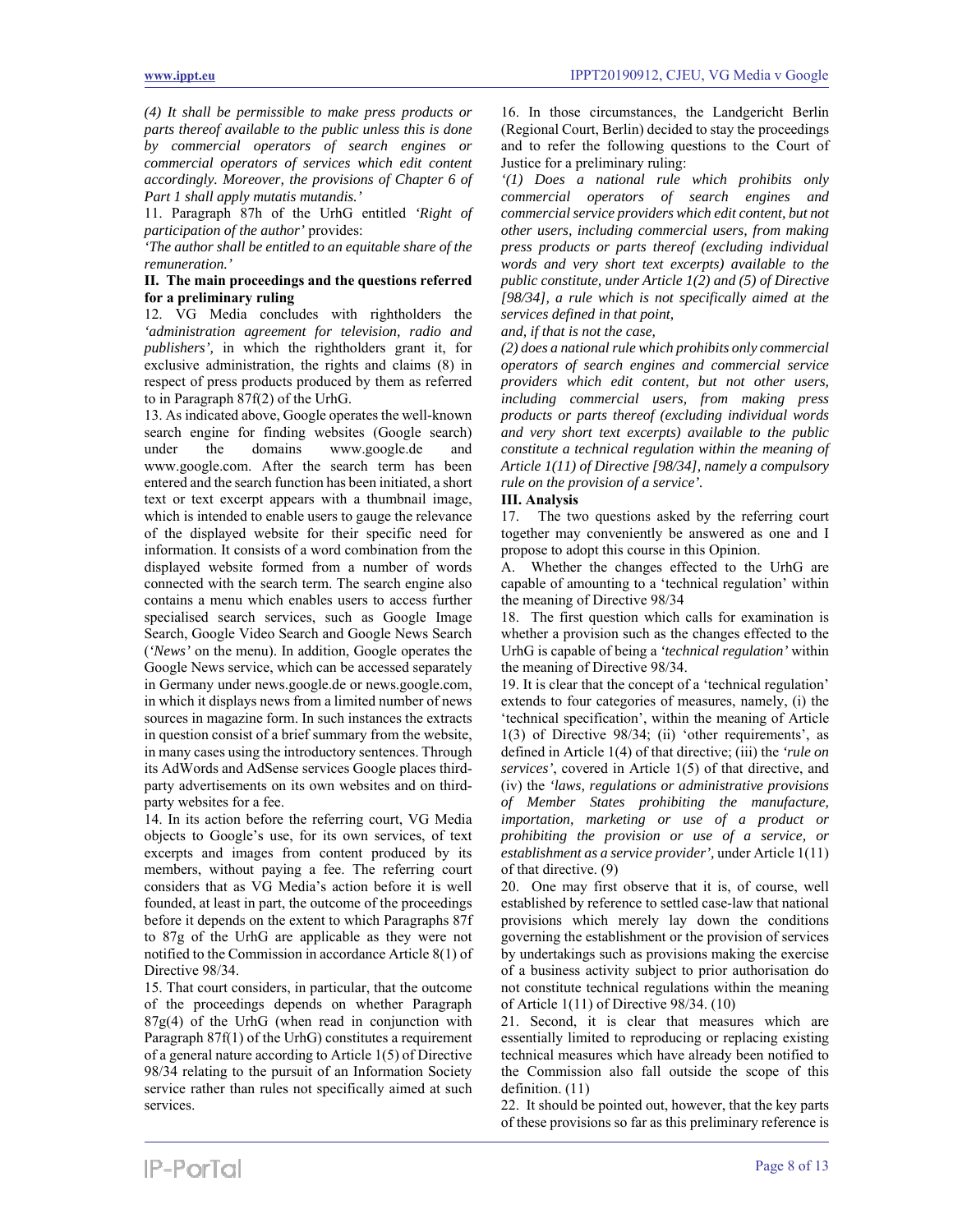concerned are those contained in Paragraph 87g(4) of the UrhG because the net effect of this measure is to permit the public to have access to press products without copyright (12) infringement, save where this is done by either the commercial operators of search engines or by commercial operators who provide services which edit the content of such products. (13) This is the critical provision of the new law because it is this provision which effectively curtails or restricts the provision of these services by internet search engine providers (such as Google) by providing that such services amount to copyright infringement and expose the service provider to the possibility of an injunction or a monetary claim. (14) As the Landgericht Berlin (Regional Court, Berlin) observed in its request for a reference, the effect of this change is that:

*'… it is unlawful to make press products or parts thereof available to the public only where they are supplied by a commercial provider of search engines or a commercial service provider of search engines or a commercial service provider which edits content accordingly, but it is still permissible where this is done by other users, including other commercial users. The law grants holders of related rights a ius prohibendi only vis-à-vis commercial providers of search engines or service providers which edit content accordingly, while it does not exist for making available to the public by other users, including commercial users.'* 

23. Save for the related provisions of Paragraph 87f(1), other provisions of the new Paragraphs 87f to 87h of the UrhG appear to me to be largely adjectival or ancillary to this key provision and do not present any significant issues regarding compliance with the directive.

24. For my part, I do not think that Paragraphs 87f(1) and 87g(4) of the UrhG can be regarded as simply the equivalent of a condition governing the exercise of a business activity such as a prior authorisation requirement. As the referring court has pointed out, this change has the effect in practice of making the provision of the service subject to either a form of a prohibitory order or a monetary claim at the instance of the publisher of newspapers or magazines. It is true, of course, that the search engine operator may avail of the copyright exception, but only if the publication is confined either to a few words or a very short excerpt.

25. It may be noted that in its judgment in Berlington Hungary and Others, (15)the Court held that Hungarian legislation which restricted the organisation of certain games of chance to casinos constitutes a 'technical regulation' within the meaning of Article 1(11) of Directive 98/48 only insofar as it could significantly influence the nature of the products or the marketing of the products. The Court further held, however, that a prohibition on operating slot machines outside casinos could significantly influence the nature or the marketing of the products used in that context, which constitute goods that may be covered by Article 34 TFEU, by reducing the outlets in which they can be used'. (16)

26. If one applies this reasoning by analogy to the present case it may equally be said that the provisions of Paragraphs 87f(1) and 87g(4) of the UrhG could have

the effect of significantly affecting the nature or marketing of these internet services by exposing the operators of search engines to either a prohibitory order or a claim for damages where the internet search enables the reader to access more than a few words or a very short excerpt from the press product in question. It is striking that there is no similar prohibition or the potential of legal liability in the case of other members of the public (including commercial operators who do not come within the saving exception provided for in Paragraph  $87g(4)$  of the UrhG) accessing or using this press product. A new legislative measure of this kind clearly has the potential to affect the provision of services for press products, thus potentially engaging the application of Article 56 TFEU.

27. In these circumstances, I consider that Paragraphs  $87f(1)$  and  $87g(4)$  of the UrhG amount to a technical regulation within the meaning of Article 1(11) of Directive 98/34.

28. It is true that, as the representatives of several parties observed at the hearing of 24 October 2018, the copyright related right granted by Paragraphs 87f to 87h of the UrhG falls within the scope of the fundamental right to the protection of intellectual property laid down in Article 17(2) of the Charter of Fundamental Rights of the European Union ('the Charter'). It would appear from the file before the Court that the UrhG and also Union law, most notably Directive 2004/48/EC of the European Parliament and of the Council of 29 April 2004 on the enforcement of intellectual property rights, (17) provide rightholders with a wide range of legal remedies — such as an action for injunctive relief and an action for damages — to enforce intellectual property rights and are thus aimed at ensuring, inter alia, a high level of protection for intellectual property rights.

29. It is clear, however, from the case-law of the Court that intellectual property rights are not absolute. The Court has stressed that such exclusive rights and, in particular, the possibility of seeking remedies such as injunctions in order to secure their protection may impinge on the fundamental rights of others, such as the right of freedom to conduct a business, protected under Article 16 of the Charter, and the right to freedom of information, protected under Article 11 of the Charter. Where several fundamental rights protected under EU law are at stake, a fair balance must be struck between those rights. (18) In any event, none of this means that legislation providing for intellectual property rights cannot amount to a technical regulation with the meaning of Directive 98/34.

30. It is next necessary, however, to consider whether the requirements of Article 1(2) and Article 1(5) of Directive 98/34 are also satisfied.

B. Whether Paragraphs 87f(1) and 87g(4) of the UrhG satisfy the requirements of Article 1(2) of Directive 98/34

31. It is true, of course, that Article 1(2) of Directive 98/34 provides that the term 'technical regulation' applies to regulations relating to what is described as information society services, i.e., services provided for remuneration (19) at a distance by electronic means and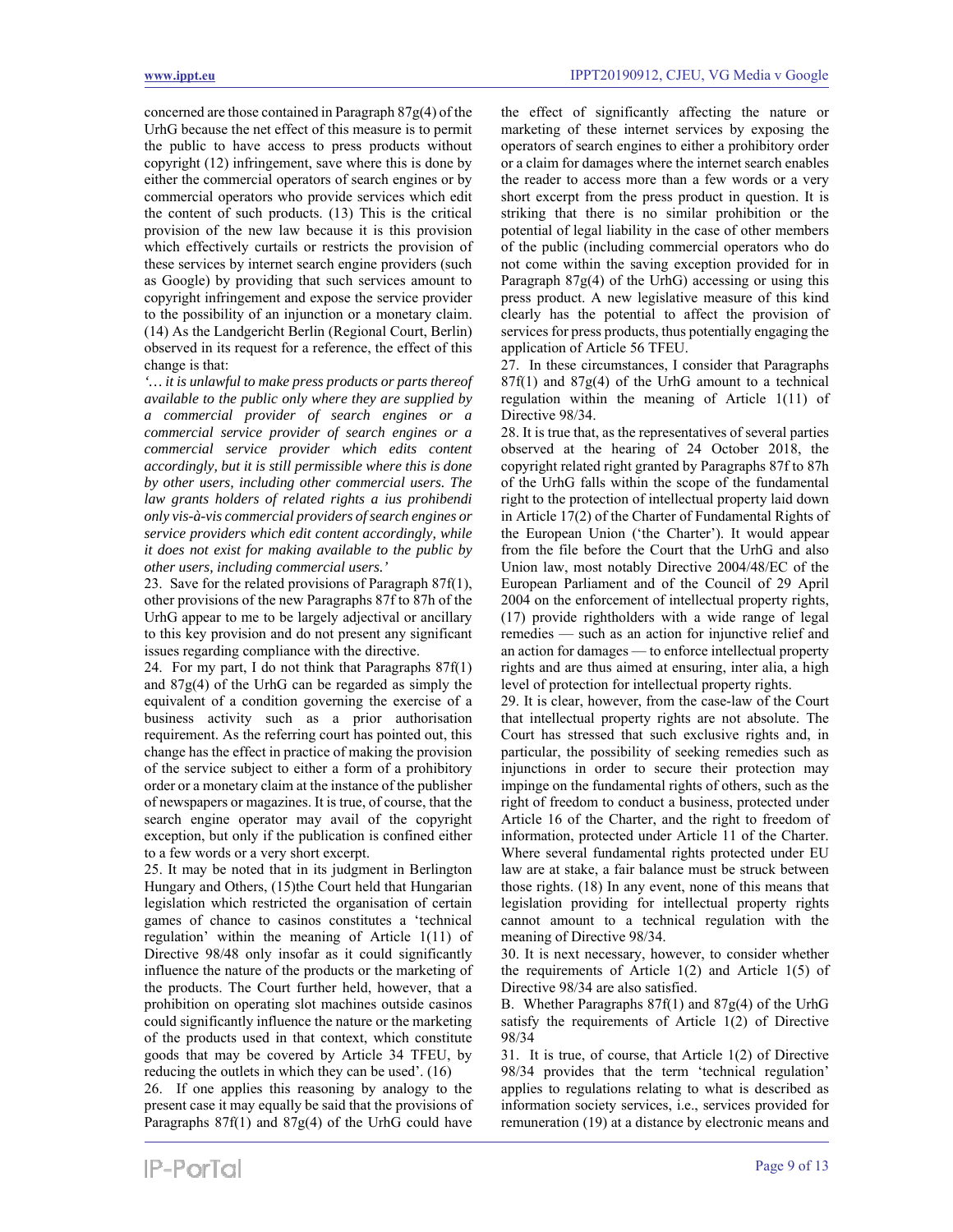at the individual request of a recipient of services. That requirement is, however, readily satisfied in the case before the referring court, concerning as it does the supply of press services which are supplied, inter alia, by means of internet search engines. (20) The referring court has, in any event, made it clear in its decision to refer questions to the Court of 8 May 2017 that this condition is satisfied.

C. Whether Paragraphs 87f(1) and 87g(4) of the UrhG are specifically aimed at information society services

32. A further requirement of Directive 98/34 is that the rule in question be 'specifically' aimed at information society services. (21) As Article 1(5) of Directive 98/34 makes clear, a national measure shall be considered to be specifically aimed at such services in this sense if the specific aim and object of at least some of its individual provisions is *'to regulate such services in an explicit and targeted manner'.* (22)'

33. Yet there can be little doubt that the provisions of Paragraph 87g(4) of the UrhG, read in conjunction with Paragraph 87f(1) of the UrhG, apply to information society services and that the rule in question is, in reality, specifically aimed at such services.

34. The Spanish Government stated in its observations that the aim of the national provisions in question is to protect the rights related to copyright of publishers of newspapers and magazines and not to regulate, in any manner, information society services. In my view, the fact that the national legislative provisions in question grant intellectual property rights to such publishers does not in itself establish that such provisions do not seek to regulate, in any manner or merely in an incidental manner, information society services. Indeed, the Commission stated in its observations that it considered that intellectual property did not fall outside the scope of application of Directive 98/34. It is clear from the judgment in Schwibbert (23)that provisions of national intellectual property law may constitute a *'technical regulation'* subject to notification pursuant to Article 8(1) of Directive 98/34.

35. The Greek Government considers that an obligation to notify a copyright related right, such as the right granted to press publishers by the UrhG, in accordance with Article 8(1) of Directive 98/34 constitutes a formality contrary to Article 5(2) of the Berne Convention for the Protection of Literary and Artistic Works (Paris Act 1971) ('the Berne Convention'), Article 9 of the Agreement on Trade-Related Aspects of Intellectual Property Rights ('the TRIPS Agreement') and Article 3 of the World Intellectual Property Organization ('WIPO') Copyright Treaty 1996.

36. For my part, I consider these arguments to be unpersuasive. While failure by a Member State to notify a draft technical regulation in accordance with Article 8(1) of Directive 98/34 can result in it being inapplicable, the pre-notification obligation is imposed on Member States, rather than on individual rightholders, and any analogy with the prohibition on subjecting the enjoyment and the exercise of rights to any formality seems to me to be highly artificial. There is, moreover, no ex ante exclusion of rules dealing with

copyright from the scope of the notification obligations contained in Directive 98/34 and this may be contrasted with the manner in which, for example, rules in relation to the provision of telecommunications services and financial services are specifically excluded by Article 1(5) of Directive 98/34.

37. These relevant provisions of the UrhG admittedly apply to both online services provided by the operators of search engines (such as Google) and to the separate services provided by other operators which make available press products. In the latter case, it is, I suppose, possible that the provider of press product services (which, for example, might summarise press comment in relation to a particular topic or entity or individual in return for a fee) might still continue to do so offline. Indeed, at the hearing held on 24 October 2018 the representative of the German Government confirmed that the provision of the latter type of services by other operators was not common and was not the principal focus of this legislative change.

38. The scope and impact of the legislation must, of course, be approached in a realistic fashion having regard to present day circumstances. To my mind, it is clear (24) that the principal aim and object (25) of these legislative changes was to address the impact of internet search engines given that media content is increasingly read and accessed online and to provide for a special copyright rule in respect of the provision of online services in relation to press products by the operators of such search engines. Accordingly, even if there are still operators of commercial services providing such services offline, they would seem to be far from being the principal concern of the German legislator. While this would ultimately be a matter for the referring court to verify, this seems to be at least implicit in its interpretation of the UrhG.

39. It is in that sense, therefore, that the relevant provisions of the UrhG are 'specifically' aimed at the provision of information society services in the manner required by Article 1(5) of Directive 98/34, because in truth this change in Germany copyright law is designed to regulate such services in an *'explicit and targeted manner'.* (26)

40. This conclusion is, I think, supported by the Court's judgment in Falbert and Others. (27) In that case the defendants were the editors of a Danish newspaper who had arranged for the publication in that newspaper and on the newspaper's website of advertisements from bookmaking firms offering gaming and betting services within Denmark, without those firms having been issued with a licence. As it happened, the Danish law did not draw an express distinction between services provided offline and those which were provided online. This consideration was not, however, regarded by the Court as dispositive of the question of whether the law was specifically aimed at information society services. Article 1(5) of Directive 98/34 did not require that the specific aim and object of all of the rule in question was to regulate information society services, as it was *'sufficient that the rule pursue that aim or object in*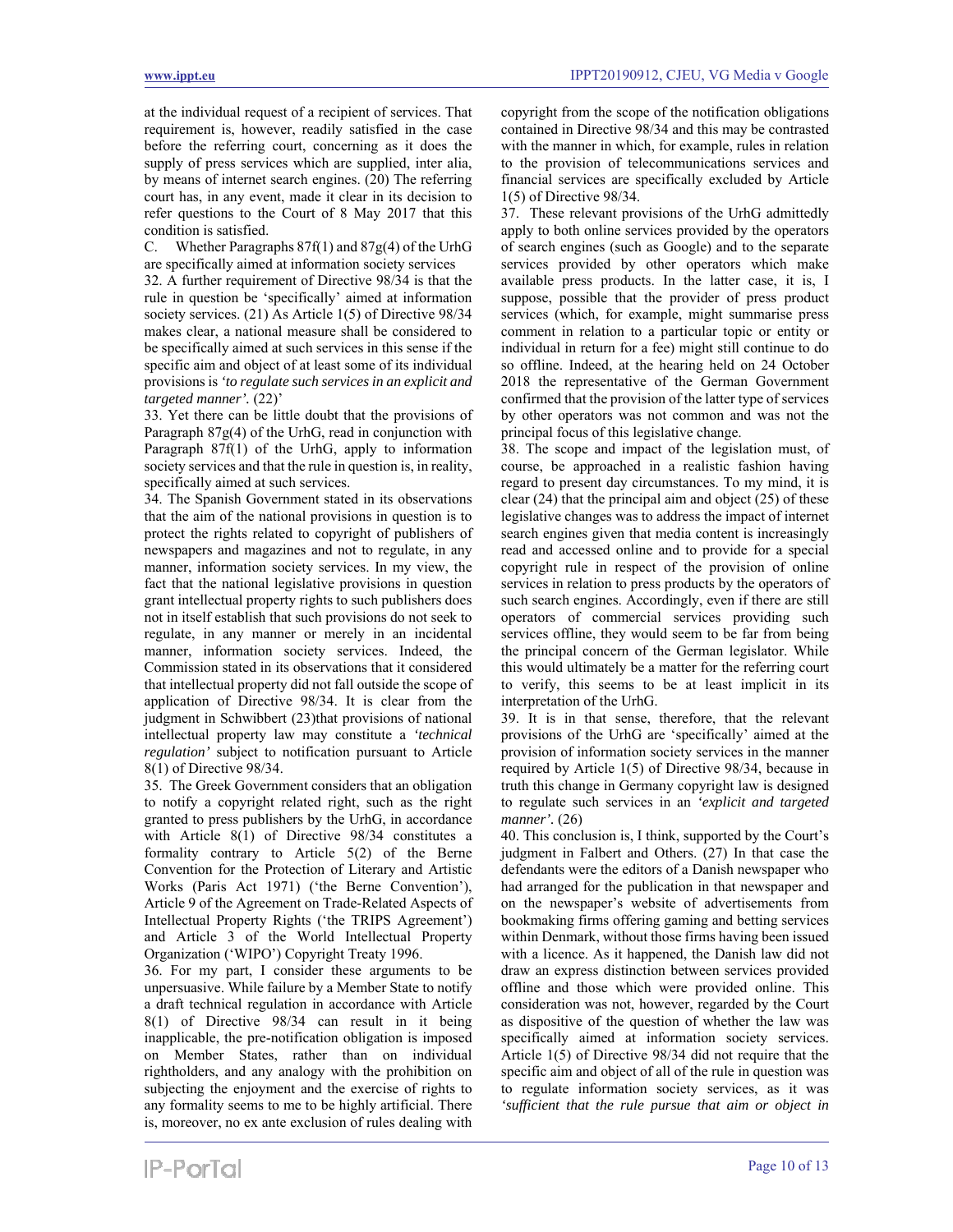*certain of its provisions'.* (28) The same can just as readily be said in the present case.

41. I accept, of course, as the representatives of several parties stressed at the hearing, that the legislation in question was enacted in order to strengthen the intellectual property rights of press publishers and, by extension, to promote both media diversity and press freedom. The ubiquitous presence of the internet and the widespread access to personal computers and smartphones has meant that, in the course of half a generation, heretofore long established consumer practices with regard to the consumption of media products — not least the actual purchase of newspapers — has changed dramatically.

42. The legislators in each of the Member States were, accordingly, in principle entitled to respond to these changing consumer habits. A free and vibrant press is part of the lifeblood of democracy, which, as Article 2 TEU recognises, is the very foundation stone of the Union and its Member States. It is quite unrealistic to expect high quality and diverse journalism which adheres to the highest standards of media ethics and respect for the truth unless newspapers and other media outlets enjoy a sustainable income stream. It would be foolish and naïve not to recognise that the traditional commercial model of newspapers right throughout the Union — sales and advertising — has been undermined within the last 20 years by online reading of newspapers by consumers, which practice has in turn been facilitated by the advent of powerful search engines such as that operated by the defendant.

43. None of this means, however, that a Member State is entitled to by-pass the notification requirements of Directive 98/34. Nor does the fact that notification of such a legislative proposal is required by the directive in itself mean that the draft legislation is necessarily defective or objectionable from the standpoint of the internal market. What, rather, Article 8(1) of Directive 98/34 seeks to attain is that the Commission (and, by extension, the other Member States) becomes aware of the proposal and at an early stage consider its possible implications for the operation of the internal market. That is essentially why this Court has so frequently stated from the decision in CIA Security International (29) onwards that failure to comply with the notification requirement has the consequence that the relevant provisions of national legislation enacted in breach of that obligation must be regarded as inapplicable by the national courts in appropriate proceedings.

44. Summing up, therefore, I am of the view that, for the reasons just stated, the provisions of Paragraphs  $87f(1)$  and  $87g(4)$  of the UrhG constitute a technical regulation specifically aimed at a particular information society service, namely, in this instance, the provision of press products through the use of internet search engines, thus satisfying the requirements of the definition of these terms contained in Article 1(2), Article 1(5) and Article 1(11) of Directive 98/34.

45. As these national provisions were not notified to the Commission in the manner required by Article 8(1) of Directive 98/34, it follows, therefore, that, in line with

the established case-law of the Court, the Landgericht Berlin (Regional Court, Berlin) must decline to apply the provisions of Paragraphs 87f(1) and 87g(4) of the UrhG in the proceedings involving the parties before that court.

#### **IV. Conclusion**

46. I would accordingly propose that the two questions referred by the Landgericht Berlin (Regional Court, Berlin, Germany) be answered as follows:

Article 1(2) and (5) of Directive 98/34/EC of the European Parliament and of the Council of 22 June 1998 laying down a procedure for the provision of information in the field of technical standards and regulations and of rules on Information Society services, as amended by Council Directive 2006/96/EC of 20 November 2006 adapting certain Directives in the field of free movement of goods, by reason of the accession of Bulgaria and Romania, must be interpreted as meaning that national provisions such as those at issue in the main proceedings, which prohibit only commercial operators of search engines and commercial service providers which edit content, but not other users, including commercial users, from making press products or parts thereof (excluding individual words and very short text excerpts) available to the public constitute rules specifically aimed at information society services. Article 1(11) of Directive 98/34 must be interpreted as meaning that national provisions such as those at issue in the main proceedings constitute a technical regulation within the meaning of that provision, subject to the notification obligation under Article 8(1) of that directive.

2 Other than individual words or very short text excerpts: see below at point 9.

3 OJ 1998 L 204, p. 37.

4 OJ 2006 L 363, p. 81.

Judgment of 30 April 1996, CIA Security International (C‑194/94, EU:C:1996:172, paragraph 44 et seq.).

6 As defined by Article 1(2) of Directive 98/34.

See Article 1(5) of Directive 98/34.

8 To which they are currently entitled or will be entitled during the term of the contract.

9 See, for example, judgment of 4 February 2016, Ince (C‑336/14, EU:C:2016:72EU:C:2016:72, paragraph 70).

10 See, to that effect, the judgment of 20 December 2017, Falbert and Others (C‑255/16, EU:C:2017:983, paragraph 16 and the case-law cited).

11 See, to that effect, the judgment of 21 April 2005, Lindberg (C‑267/03, EU:C:2005:246, paragraph 85).

It would appear from the file before the Court, subject to verification by the referring court, that the right granted by the provisions of the UrhG in question is, in fact, a copyright related right. I propose, however,

<sup>1</sup> Original language: English.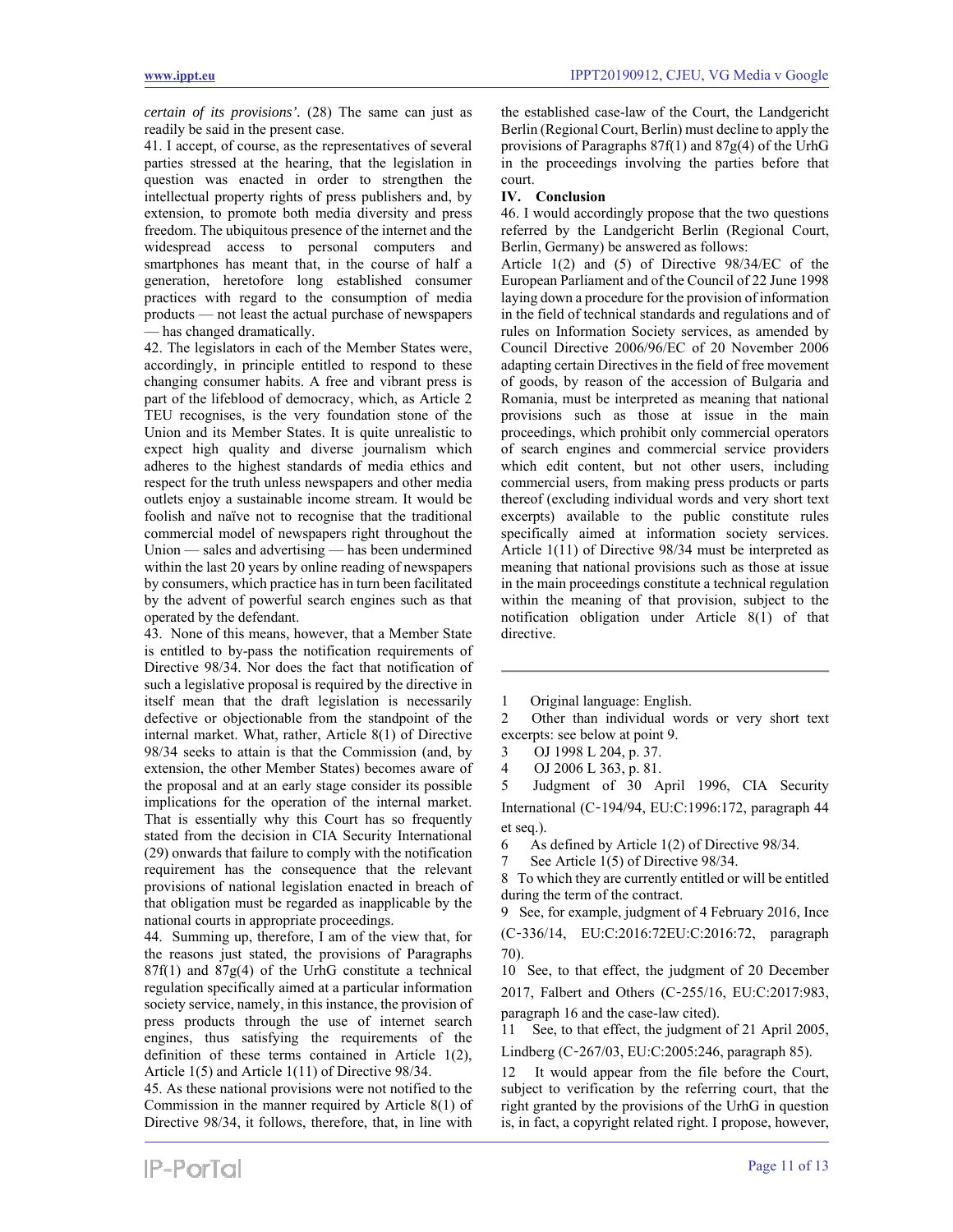to refer for convenience to it in this Opinion as a copyright.<br>13 Whi

While the exclusive right granted to the producer of a press product pursuant to Paragraph 87f(1) of the UrhG is very broadly drafted, it is clear from Paragraph  $87g(4)$  of the UrhG — which is drafted in the form of an exception — that that exclusive right, in reality, targets or is limited to *'commercial operators of search engines or commercial operators of services which edit content'*. I therefore consider that the Commission's statement that the exclusive right applies erga omnes and that the making available of press products is *'always illegal'*  and not only when it is done by operators of search engines or operators of services which edit the content — is in truth highly artificial when viewed in the context of the application of Directive 98/34. While Paragraph  $87g(4)$  of the UrhG is undoubtedly drafted as an exception to the exclusive right granted in Paragraph 87f(1) of the UrhG, the real effect of those provisions is that the exclusive right only relates to the services referred to in Paragraph 87g(4) of the UrhG. I also consider that VG Media's and the Spanish Government's observation that the German legislation in question is not aimed at regulating the supply of press products online but rather at protecting publishers' rights is unpersuasive for reasons set out elsewhere in this Opinion.

14 Given the legal rights granted under the provisions in question to the publishers of newspapers and magazines, observance of the rules in question is compulsory in respect of the provision of press products by *'commercial operators of search engines or commercial operators of services which edit the content'* as required by Article 1(11) of Directive 98/34.

15 Judgment of 11 June 2015 (C‑98/14 EU:C:2015:386).

16 See paragraphs 98 and 99.

17 OJ 2004 L 157, p. 45.

18 See, to that effect, judgment of 15 September 2016, McFadden (C‑484/14, EU:C:2016:689, paragraphs 81 to 84): see also judgment of 16 July 2015, Huawei Technologies (C‑170/13, EU:C:2015:477, paragraphs 57 to 59).

19 It is clear from paragraphs 26 to 30 of the judgment of 11 September 2014, Papasavvas (C‑291/13, EU:C:2014:2209), that the concept of *'information society services'*, within the meaning of Article 1(2) of Directive 98/34, covers the provision of online information services for which the service provider is remunerated, not by the recipient of those, but by income generated for example by advertisements posted on a website.

20 The Portuguese Government considers that the text of Paragraph 87g(4) of the UrhG does not fulfil two of the requirements imposed by Article 1(2) of Directive 98/34, namely, that the service normally be provided for remuneration and at the individual request of a recipient of services.

21 While the Commission accepts that the making available by commercial operators of search engines of press products or parts thereof to the public is an information society service, it considers that the terms *'commercial operators of services which edit the content'* may relate not only to online services but also to offline services.

22 See Opinion of Advocate General Szpunar in Uber France (C‑320/16, EU:C:2017:511, points 23 and 24). In that Opinion Advocate General Szpunar stated that 'not every provision that concerns, in one way or another, information society services automatically falls within the category of technical regulations. Indeed, among the various categories of technical regulations, Directive 98/34, as amended, distinguishes those which relate to services and clearly states that it deals only with information society services. According to the definition given in Article 1(5) of the directive, a rule on services is a requirement of a general nature relating to the taking-up and pursuit of service activities. In order to be classified as a technical regulation, it is also necessary that the specific aim and object of such a requirement should be to regulate such services in an explicit and targeted manner. By contrast, rules which affect such services only in an implicit or incidental manner are excluded'.

23 Judgment of 8 November 2007 (C‑20/05, EU:C:2007:652).

24 Subject to verification by the referring court.

25 See by analogy, judgments of 20 December 2017,

Asociación Profesional Elite Taxi (C‑434/15, EU:C:2017:981, paragraph 40), and of 10 April 2018, Uber France (C‑320/16, EU:C:2018:221, paragraph 22),

in which the Court found that the *'main component'* of a service which combined an *'information society service'*  and a transport service was the latter service. In my view, the same exercise can be performed in relation to the legislation at hand. Given that legislation may have a number of aims and have to be tailored to meet a number of specific requirements and interests, I believe that in the context of the requirement of pre-notification imposed by Article 8(1) of Directive 98/34, it is imperative to ascertain the principal aim and object or the main component of the national legislation or provision at hand, otherwise the inclusion therein of services which are of no great importance in terms for example of volume or value could lead to the erroneous conclusion that the services which are in reality being regulated are not *'information society services'.* The inclusion in legislation of relatively unimportant services which are not traded online along with information society services could lead to the very purpose of Directive 98/34 being undermined.

26 I therefore disagree with the argument of the German Government that the provisions of the UrhG in question do not have a direct impact on the supply of services or the cross-border supply of services. That government considers that those provisions are merely general conditions relating to the supply of services which do not